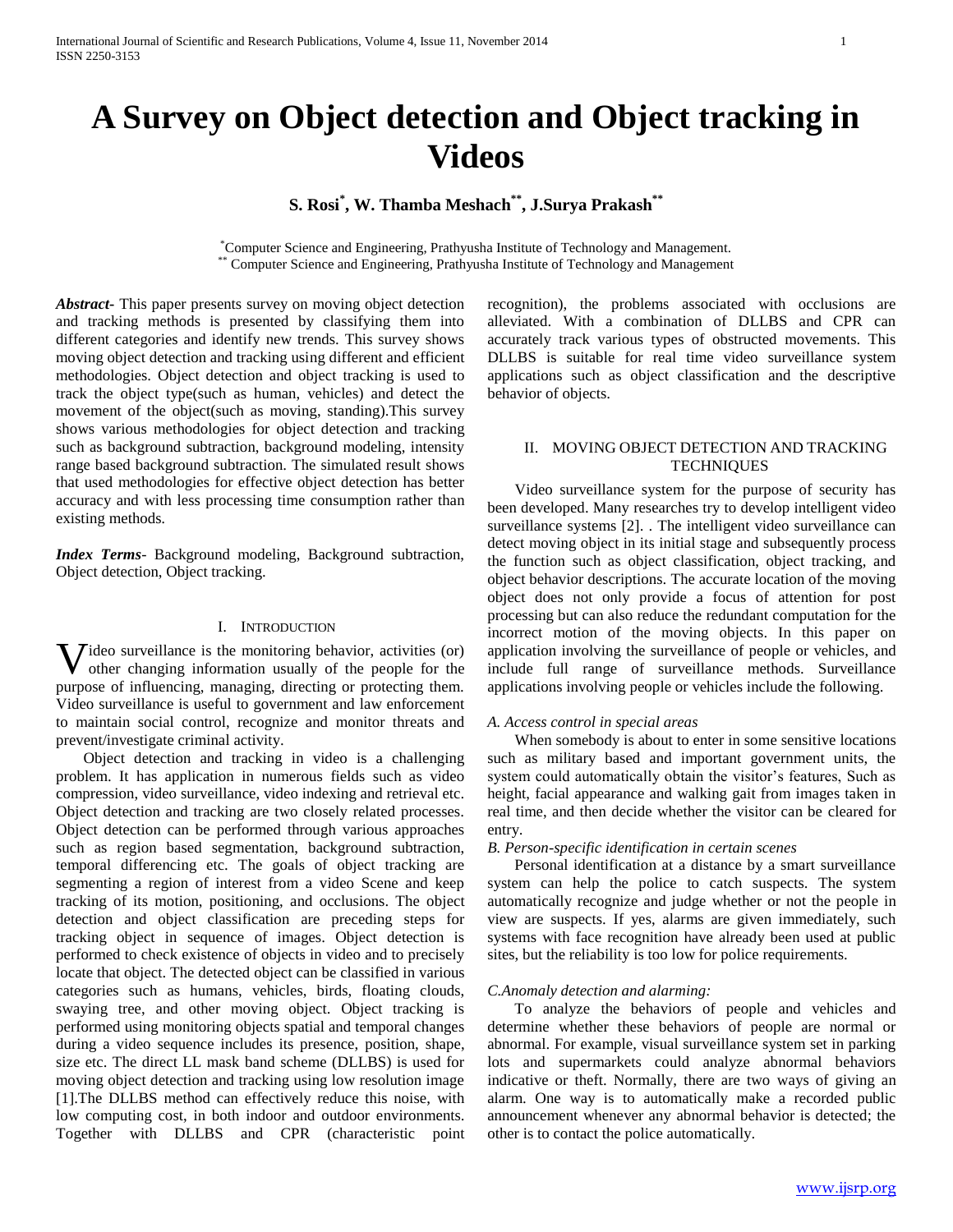### *D.Interactive surveillance using multiple cameras:*

 For social security, cooperative surveillance using multiple cameras could be used to ensure the security of an entire community, for example by tracking suspects over a wide area by using the cooperation of multiple cameras. For traffic management, interactive surveillance using multiple cameras can help the traffic police discover, track and catch vehicles involved in traffic offences.

#### III. BACKGROUND SUBTRACTION AND SHADOW **DETECTION**

 The background subtraction algorithm is used to detect foreground objects and apply shadow detection algorithm to remove shadows [3]. The background subtraction and shadow detection is used in both indoor and outdoor environments and does not require color cameras. Background detection techniques may use gray scale or color images, shadow detection methods make use of chromaticity information. The car tracking system of Koller et al. [4] used an adaptive background model based on monochromatic images filtered with Gaussian and Gaussian derivative (vertical and horizontal) kernels. McKenna et al. [5] proposed a background model that combines pixel RGB and chromaticity values with local image gradients. In their W4 system, Haritaoglu and collaborators [6] used grayscale images to build a background model, representing each pixel by three values; its minimum intensity value, its maximum intensity value and the maximum intensity difference between consecutive frames observed during the training period. Elgammalel[7] proposed a nonparametric background model based on kernel based estimators, that can be used to both color and grayscale images. KaewTrakulPong and Bowden [8] used color images for background representation. In their method, each pixel in the scene is modeled by a mixture of Gaussian distributions (and different Gaussians are assumed to represent different colors). Cucchiara's group [9] temporal median filter in the RGB color space.

 Shadow detection algorithms have also been widely explored by several authors, mostly based on invariant color features that are not significatively affected by illumination conditions. McKenna et al. [5] used each channel pixel and edge information of the normalized RGB color space (or rgb) to detect shadowed pixels. Elgammal [7] also used the normalized rgb color space, including a lightness measure to detect cast shadows. Prati's and Cucchiara'sgroups [9, 10] used the HSV color space, classifying as shadows those pixels having the approximately the same hue and saturation values compared to the background, but lower luminosity. KaewTrakulPong and Bowden [8] used a chromatic distortion measure and a brightness threshold in the *RGB* space to determine foreground pixels affected by shadows. Salvador et al. [11] adopted the *c*1*c*2*c*3 photometric invariant color model, and explored geometric features of shadows. A few authors [12, 13, 14, 15] was showed shadow detection in monochromatic video sequences, used in mind applications such as indoor video surveillance and conferencing. Basically, they detect the penumbra of the shadow, assuming that edge intensity within the penumbra is much smaller that edge intensity of actual moving objects. Clearly, such hypothesis does not used for video sequences containing low-contrast foreground objects (especially

in outdoors applications). More about background subtraction and shadow removal can be found in [16, 17]. Also, there are several shadow detection algorithms to remove undesired segmentation of cast shadows in video sequences. However, in accordance with other authors [9, 6], we chose to use a background model based on median filtering, because it is effective and requires less computational cost than the Gaussian or other complex statistics. More specifically, we improved the background model proposed in [6], and included a novel shadow detection algorithm that is effective for both indoor and outdoor applications.

# IV. BACKGROUND SUBTRACTION USING INTENSITY RANGE

 Wren proposed a method to model the background independently at each pixel location which is based on computation of Gaussian probability density function (pdf) on the previous pixel values [18]. Stauffer and Grimson developed a complex procedure to accommodate permanent changes in the background scene [19]. Here each pixel is modeled separately by a mixture of three to five Gaussians. TheW4model presented by Haritaoglu is a simple and effective method [6]. It uses three values to represent each pixel in the background image namely, the minimum intensity, the maximum intensity, and the maximum intensity difference between consecutive frames of the training sequence. Jacques brought a small improvement to the W4 model together with the incorporation of a technique for shadow detection and removal [3]. McHugh proposed an adaptive thresholding technique by means of two statistical models [20].One of them is nonparametric background model and the other one is foreground model based on spatial information.

 In Vibe, each pixel in the background can take values from its preceding frames in same location or its neighbor [21]. Then it compares this set to the current pixel value in order to determine whether that pixel belongs to the background, and adapts the model by choosing randomly which value to substitute from the background model. Kim and Kim introduced a novel background subtraction algorithm for dynamic texture scenes [22]. This scheme adopts a clustering-based feature, called fuzzy color histogram (FCH), which has an ability of greatly attenuating color variations generated by background motions while highlighting moving objects. Instead of segmenting a frame pixel-by-pixel, Reddy used an overlapping block-by-block approach for detection of foreground objects [23]. The scheme passes the texture information of each block through three cascading classifiers to classify them as background or foreground. The results are then integrated with a probabilistic voting scheme at pixel level for the final segmentation.

 Generally, shadow removal algorithms are employed after object detection. Salvador developed a three step hypothesis based procedure to segment the shadows [11]. It assumes that shadow reduces the intensities followed by a complex hypothesis using the geometrical properties of shadows. Finally it confirms the validity of the previous assumption. Choi in their work of [24] have distinguished shadows from moving objects by cascading three estimators, which use the properties of chromaticity, brightness, and local intensity ratio. Liu[12]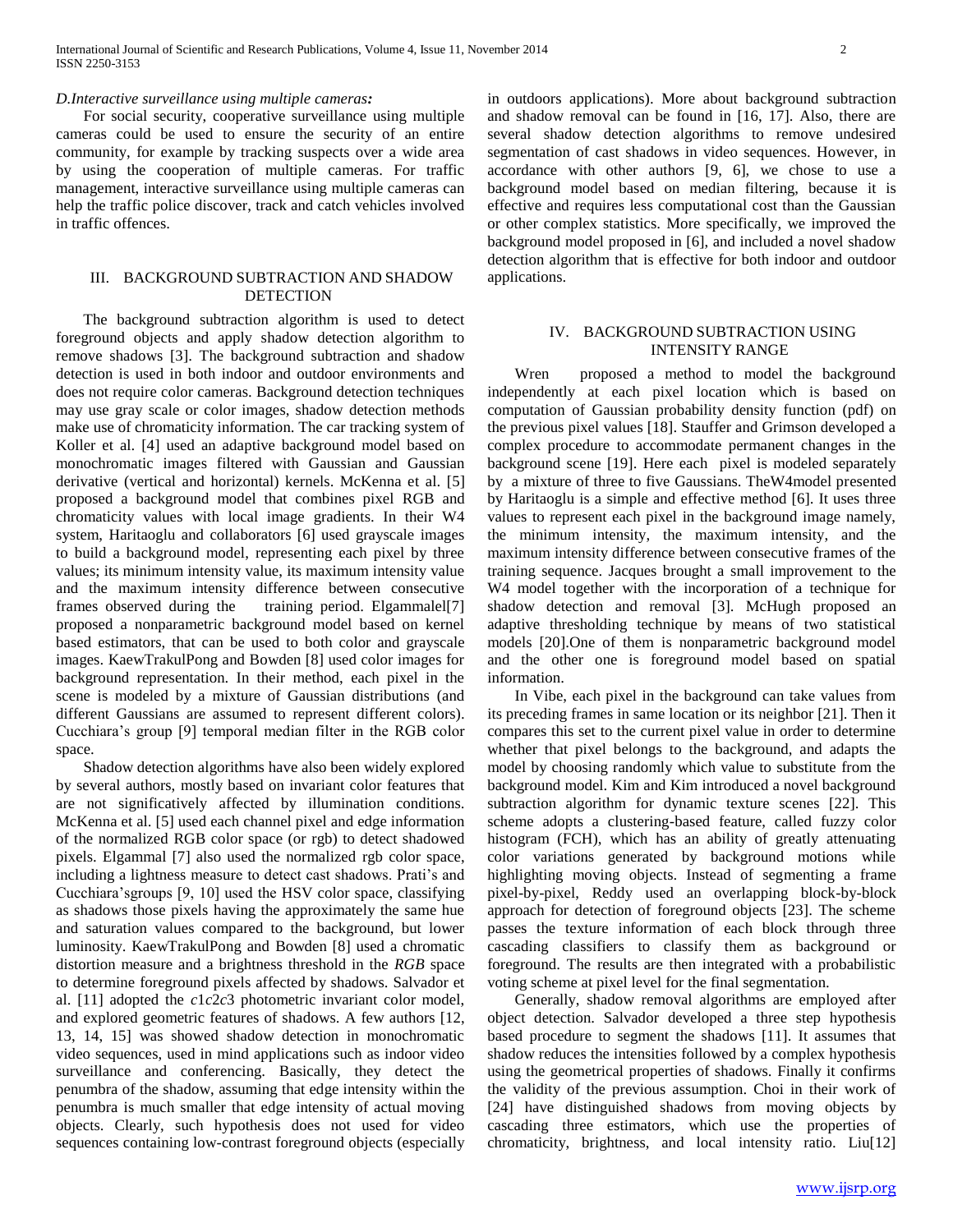proposed a novel method for shadow removal using Markov random fields (MRF),where shadow model is constructed in a hierarchical manner. At the pixel level, Gaussian mixture model (GMM) is used, whereas at the global level statistical features of the shadow are utilized.

#### V. CONCLUSION

 In this paper, the detection of moving object and tracking of moving object was discussed. From this study, background subtraction using complex wavelet transform domain outperforms with all the above mentioned techniques based on moving object detection provides more accurate in segmentation under various illuminations, less time consuming process, flexibility in background updating model, less sensitive to background noise. In Background subtraction using intensity range compares the initial background object compares with all foreground objects and find the moving object in videos, these does not provide more accurate result of object. Likewise many techniques are used to detect the moving object but it is not efficient. In complex wavelet transform domain the foreground object is compared with the entire background object using background updating model. The result of this domain based object detection provides more accurate result of the object. Accuracy can be estimated based on sensitivity, root mean square error, peak signal to noise ratio, correlation coefficient. Based on this study complex wavelet transform domain is recommended for moving object detection.

#### **REFERENCES**

- [1] Chih hsien hsia and Jen-shiun chiang "Real time moving object detection and detection with direct LL-mask band scheme, vol no:43, July 2011,
- [2] W.-M. Hu.T.-N. Tan, L.Wang and S. Maybanks, A survey on visual surveillance of object motion and behaviors, IEEE trans. On systems, Man and Cybernetics-Part C: Applications and Reviews, vol.34, no.3, pp.334- 352, 2004.
- [3] J.Jacques, C. jung, and S.musse, "Background subtraction and shadow detection in gray scale video sequences" in eighteenth brazillian symp. Computer graphics and image processing. Oct.2005,pp. 189-196.
- [4] D. Koller, J.Weber, and J. Malik. Robust multiple car tracking with occlusion reasoning. In European Conference on Computer Vision, pages A:189–196, 1994.
- [5] S. McKenna, S. Jabri, Z. Duric, A. Rosenfeld, and H.Wechsler. Tracking groups of people. Computer Vision and Image Understanding, 80(1):42–56, October 2000.
- [6] I. Haritaoglu, D. Harwood, and L. Davis. W4: Real time surveillance of people and their activities. IEEE Transactions on Pattern Analysis and Machine Intelligence,22(8):809–830, August 2000.
- [7] A. Elgammal, R. Duraiswami, D. Harwood, and L. Davis.Background and foreground modeling using nonparametric kernel density estimation for visual surveillance. Proceedings

Of the IEEE, 90(7):1151–1163, 2002.

[8] P. KaewTrakulPong and R. Bowden. A real time adaptive visual surveillance system for tracking low-resolution color targets in dynamically changing scenes. Image and Vision

Computing, 21(9):913–929, September 2003.

- [9] R. Cucchiara, C. Grana, M. Piccardi, and A. Prati. Detecting moving objects, ghosts, and shadows in video streams. IEEE Transactions on Pattern Analysis and Machine Intelligence, 25(10):1337–1342, October 2003.
- [10] A. Prati, I. Mikic, C. Grana, and M. M. Trivedi. Shadow detection algorithms for traffic flow analysis: a comparative study. In IEEE International Conference on Intelligent

Transportation Systems, pages 340–345, 2001.

- [11] E. Salvador, A. Cavallaro, and T. Ebrahimi. Cast shadow segmentation using invariant color features. Computer Vision and Image Understanding, 95(2):238–259, August 2004.
- [12] S.-Y. Chien, S.-Y.Ma, and L.-G. Chen. Efficient moving object segmentation algorithm using background registration technique. IEEE Transactions on Circuits and Systems for Video Technology, 12(7):577–586, 2002.
- [13] P. L. Rosin and T. Ellis. Image difference threshold strategies and shadow detection. In 6th British Machine VisionConf, Birmingham, pages 347–356, 1995.
- [14] J. Stauder, R. Mech, and J. Ostermann. Detection of moving cast shadows for object segmentation. IEEE Transactions on Multimedia, 1(1):65–76, 1999.
- [15] D. Xu, X. Li, Z. Liu, and Y. Yuan. Cast shadow detection in video segmentation. Pattern Recognition Letters, 26(1):5–26, 2005.
- [16] J. J. Wang and S. Singh. Video analysis of human dynamics: a survey. Realtime imaging, 9(5):321–346, 2003.
- [17] L.Wang,W. Hu, and T. Tan. Recent developments in human motion analysis. Pattern Recognition, 36:585–601, 2003.
- [18] C.Wren, A. Azarbayejani, T. Darrell, and A. Pentland, "Pfinder: Real time tracking of the human body," IEEE Trans. Patt. Anal. Mach. Intell., vol. 19, no. 7, pp. 780–785, Jul. 1997.
- [19] C. Stauffer and W. Grimson, "Adaptive background mixture models for real-time tracking," in IEEE Computer. Soc. Conf. CVPR, 1999, pp.246– 252.
- [20] J.McHugh, J. Konrad, V. Saligrama, and P. Jodoin, "Foreground-adaptive background subtraction," IEEE Signal Process.Letters, vol. 16, no.5, pp. 390–393, May 2009.
- [21] O. Barnich and M. Van Droogenbroeck, "Vibe: A universal background subtraction algorithm for video sequences," IEEE Trans. Image Process., vol. 20, no. 6, pp. 1709–1724, Jun. 2011.
- [22] W. Kim and C. Kim, "Background subtraction for dynamic texture scenes using fuzzy color histograms," IEEE Signal Process. Lett., vol.19, no. 3, pp. 127–130, Mar. 2012.
- [23] V. Reddy, C. Sanderson, and B. Lovell, "Improved foreground detection via block-based classifier cascade with probabilistic decision integration," IEEE Trans. Circuits Syst. Video Technol., vol. 23, no. 1, pp.83–93, Jan. 2013.
- [24] J. Choi, Y. Yoo, and J. Choi, "Adaptive shadow estimator for removing shadow of moving object," Comput. Vis. Image Understand., vol. 114,no. 9, pp. 1017–1029, 2010.
- [25] Z. Liu, K. Huang, and T. Tan, "Cast shadow removal in a hierarchical manner using MRF," IEEE Trans. Circuits Syst. Video Technol., vol.22, no. 1, pp. 56–66, Jan. 2012.

#### AUTHORS

**First Author –**Rosi.S, Pg scholar, Prathyusha Institute Of Technology and Management, [rosi.june22@gmail.com.](mailto:rosi.june22@gmail.com) **Second Author –**Thamba Meshach.W, Associate Professor, Prathyusha Institute Of Technology and Management, [thambameshac.cse@prathyusha.edu.in.](mailto:thambameshac.cse@prathyusha.edu.in)

**Third Author** – Surya Prakash.J, Assistant Professor, Prathyusha Institute Of Technology and Management,suriya.engineer@gmail.com.

Correspondence Author – Rosi.S, [rosi.june22@gmail.com,](mailto:rosi.june22@gmail.com) 8344414411